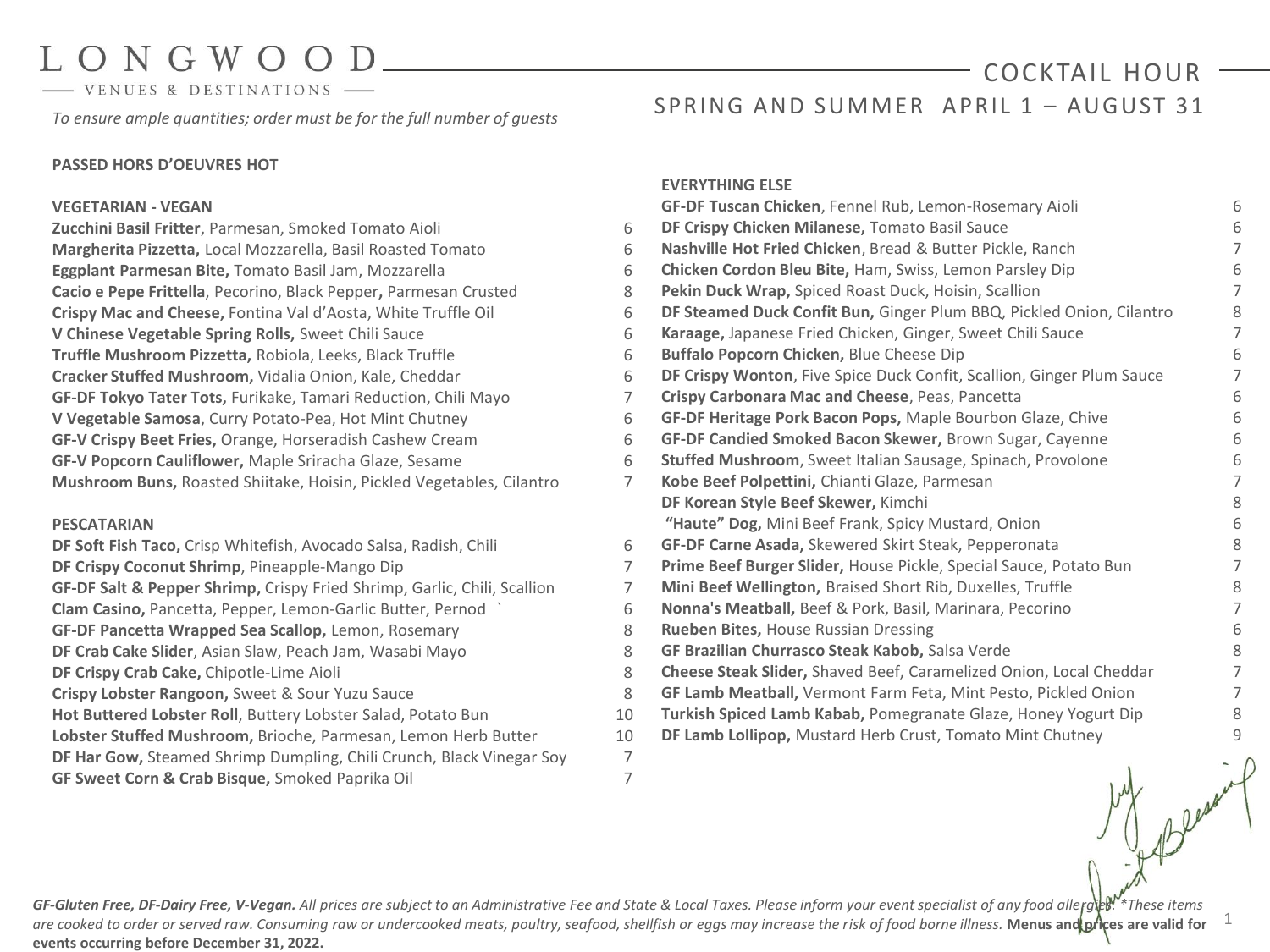- VENUES & DESTINATIONS

*To ensure ample quantities; order must be for the full number of guests*

# COCKTAIL HOUR

### SPRING AND SUMMER APRIL 1 - AUGUST 31

#### **PASSED HORS D'OEUVRES COLD**

#### **VEGETARIAN & VEGAN**

| V Avocado Toast, Basil Mashed Avocado, Radish, Tomato          | 6 |
|----------------------------------------------------------------|---|
| GF Caprese Bite, Burrata Mozzarella, Smoked Tomato, Basil Oil  | 6 |
| Cranberry-Pecan Crostini, Cremont Goat Cheese, Pepper Jelly    | 6 |
| Smoked Burrata, Semolina Cracker, Grapes, Pistachio Pesto      | 6 |
| Ricotta Crostini, Basil Whipped Ricotta, Pickled Peaches       | 6 |
| GF-V Vietnamese Vegetable Summer Roll, Chile Lime Sauce        | 6 |
| GF-V Golden Tomato Gazpacho, Cilantro, Smoked Paprika          | 6 |
| GF-V Avocado Hummus, Corn Chip, Tomato-Cilantro Salad          | 6 |
|                                                                |   |
| <b>PESCATARIAN</b>                                             |   |
| <b>GF-DF Individual Shrimp Cocktail</b>                        | 7 |
| GF-DF Grilled Jumbo Shrimp, Sweet Chili Orange Glaze, Cilantro | 7 |
| Shrimp Salad Sandwich, Lemon-Dill Mayo, Potato Bun             | 7 |
| GF-DF *Peruvian Fluke Ceviche, Coconut, Chili, Yucca Chip      | 7 |
| *Spicy Salmon Tartare, Wonton Cracker, Wasabi Cream            | 7 |
| DF *Tuna Tartare, Wonton, Chili, Wasabi, Ponzu Syrup           | 8 |
| GF-DF *Tuna Summer Roll, Vegetables, Yuzu Nuoc Cham            | 8 |
| <b>DF *Tuna Poke, Spicy Hawaiian Style Tartar, Sesame Cone</b> | 8 |
| Lobster Salad Sandwich, Open Faced, Corn Bread                 | 8 |
| Mini Lobster Roll, Lemon, Micro Celery                         | 8 |
| GF-DF Lobster Deviled Egg, Farm Egg, Tarragon, Dijon           | 8 |
| GF-DF *Yellowtail Tartare, Rice Chip, Cucumber, Avocado        | 8 |

#### **EVERYTHING ELSE**

| DF Spicy Chicken Lettuce Wrap, Hoisin Ginger Sauce                     |    |
|------------------------------------------------------------------------|----|
| <b>GF Jerk Chicken Salad, Plantain Chip, Avocado Cream</b>             | 6  |
| <b>GF Buffalo Chicken Salad, Blue Cheese Mousse, Micro Celery</b>      | 6  |
| <b>GF-DF Curried Chicken Salad, Golden Raisin, Mint, Rice Cracker</b>  | h  |
| GF-DF Prosciutto Wrapped Peach, Arugula, Vanilla Syrup                 | 6  |
| DF *Steak Tartare, Semolina Toast, White Truffle Aioli                 | 8  |
| DF Spiced Duck Confit Salad, Sweet Potato Chip, Cherry Jam             |    |
| GF Prosciutto Wrapped Asparagus, Lemon Parmesan Aioli                  | 6. |
| DF Beef Tataki, Flash Seared Tenderloin, Sesame, Scallion, Ponzu Sauce | 12 |
| Fwaffle, Crisp Foie Gras infused Waffle, Foie Mousse, Sauternes Syrup  | 10 |
| Panino, Smoked Speck Ham, Truffle-Porcini Cream, Arugula               | 8  |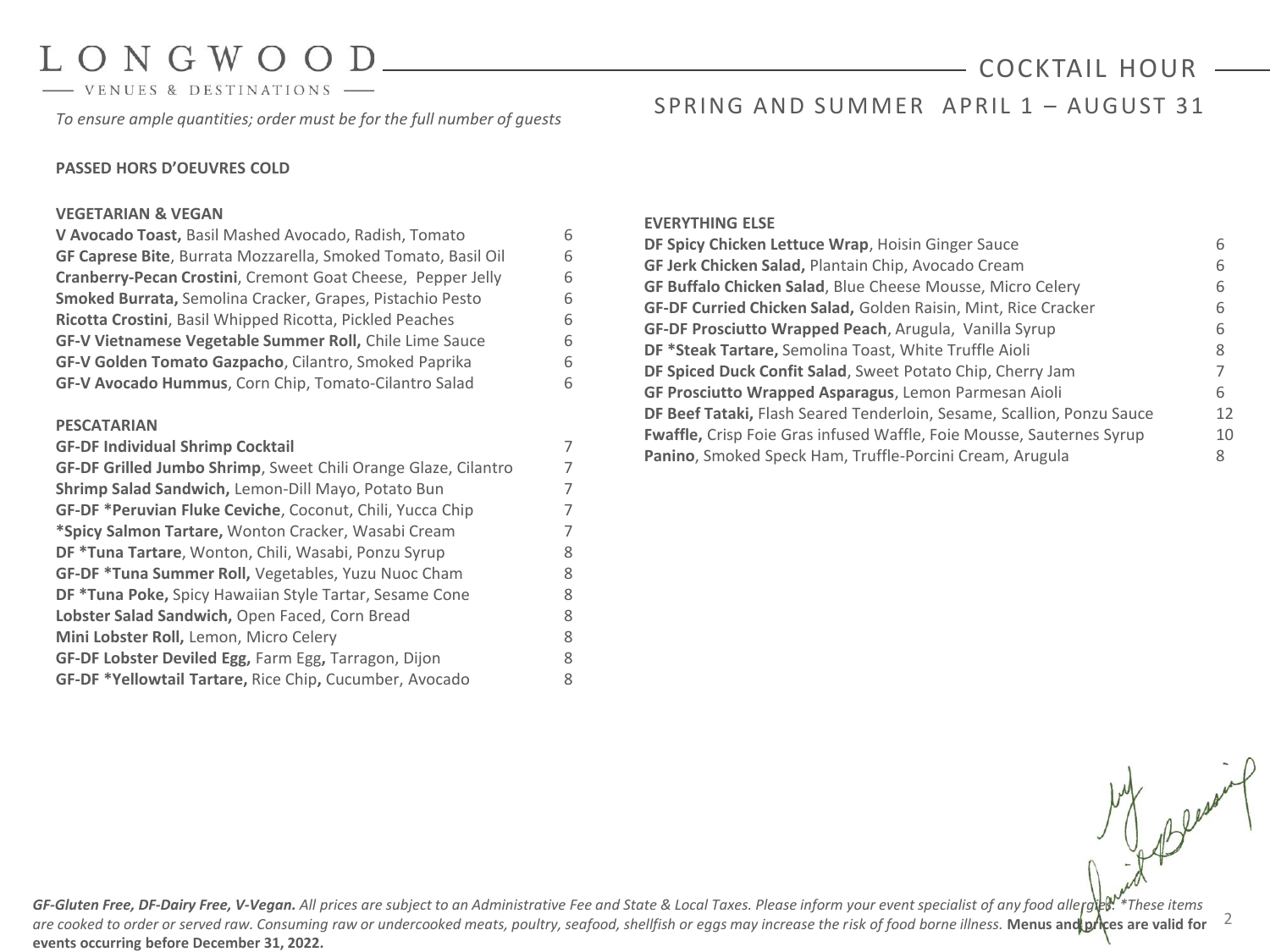### - VENUES & DESTINATIONS

*Pricing is based on a 1 hour reception. Each additional ½ hour add 5. To ensure ample quantities; order must be for the full number of guests*.

| <b>Classic New Englander</b>                                                                                            | 35 |
|-------------------------------------------------------------------------------------------------------------------------|----|
| Clam Chowder Shooter, Native Clams, Bacon, Potato, Thyme<br>20<br><b>Farmhouse Cheese</b>                               |    |
| Mini Lobster Slider, Lobster Salad, Potato Bun, Lemon, Chive<br>GF Chef Selected Local & Imported Artisan Cheeses       |    |
| DF Petit Crab Cakes, Cherry Pepper Remoulade<br>Aged Cow, Goat & Sheep Milk                                             |    |
| DF Mini Fish & Chip Boat, Local Fish, Shoestring Fries<br>Soft Ripened, Washed Rind, Semi Firm, Blue                    |    |
| Malt Vinegar, Tartar Sauce, Lemon, Ketchup<br><b>GF-DF</b> Jams, Fresh Grapes, Clover Honey                             |    |
| <b>Baguette, Artisan Crackers</b>                                                                                       |    |
| <b>Poke Bar</b>                                                                                                         | 28 |
| Create Your Own<br>$\overline{4}$<br><b>Add Fresh Seasonal Fruit</b>                                                    |    |
| <b>GF-V Steamed Tamaki Rice</b>                                                                                         |    |
| <b>Artisan Greens</b><br>24<br><b>Charcuterie Board</b>                                                                 |    |
| DF *Ahi Tuna Poke, Minced Onion, Sesame Oil, Cilantro<br><b>GF Chef Selected New England &amp; European Cured Meats</b> |    |
| DF *Nordic Blu Salmon Poke, Minced Onion, Sesame Oil, Cilantro<br><b>Smoked, Air Dried, Salt Cured</b>                  |    |
| DF Organic Tofu Poke, Minced Onion, Sesame Oil, Cilantro<br><b>GF-V Pickled Vegetables</b>                              |    |
| GF-DF Jalapeño, Scallion, Avocado, Tobiko,<br><b>GF-V Grain Mustard, Dijon Mustard</b>                                  |    |
| <b>GF-DF</b> Toasted Sesame Seeds, Furikake Seaweed<br>GF-V Fig Jam, Orange Infused                                     |    |
|                                                                                                                         |    |
| DF Sweet Ponzu, Spicy Yuzu Ginger, Dynamite, Crisp Wonton                                                               |    |
| V Focaccia, Baguette                                                                                                    |    |
| <b>Indian Street Food</b><br>26<br><b>Mozzarella Bar</b>                                                                | 32 |
| Paneer Kati Wraps, Cabbage, Cilantro, Mango Chutney<br>Create Your Own                                                  |    |
| V Vegetable Samosa, Curry Potato-Pea<br>GF Fiore di Latte Mozzarella, Whole Milk                                        |    |
| GF Chicken Tikka Skewers, Spiced Yogurt, Garlic<br><b>GF Burrata, Smoked</b>                                            |    |
| GF-DF Baigan Bharta, Roasted Eggplant, Garam Masala<br><b>GF Burratina, Soft Curd</b>                                   |    |
| GF Grilled Tandoori Lamb Kabobs, Cilantro, Lime<br>GF-V Olive Tapanade, Tomato Conserve, Balsamico                      |    |
| GF-DF Hot Mint Chutney, Tamarind Chutney, Chili Sauce<br><b>GF Nut Free Basil Pesto</b>                                 |    |
| DF Naan, Pita Chips<br>GF-DF Honey, Pistachio, Extra Virgin Olive Oil, Malden Salt                                      |    |
| V Herb Focaccia, Semolina Crackers                                                                                      |    |
| <b>Mediterranean</b>                                                                                                    | 22 |
| <b>GF-V Traditional Hummus, Smoked Paprika</b><br>20<br><b>Vegetable Antipasti</b>                                      |    |
| GF-V Smokey Baba Ganoush, Tahini<br>GF-V Olive Misto, Rosemary, Orange                                                  |    |
| GF-V Muhammara, Spiced Roasted Pepper & Walnut Dip<br>GF-V Eggplant Caponata, Caper, Basil                              |    |
| GF-V Persian Salad, Tomato, Cucumber, Red Onion, Mint<br>GF Asparagus Al Forno, Lemon Pepper, Parmesan                  |    |
| GF-V Stuffed Grape Leaves, Parsley, Lemon<br>GF-V Fire Roasted Peppers, Garlic, Oregano                                 |    |
| V Fresh Pita, Pita Chips<br><b>GF-V Marinated Artichokes, Fennel, Chili Flake</b>                                       |    |

SPRING AND SUMMER APRIL 1 - AUGUST 31

COCKTAIL HOUR DISPLAYS

are cooked to order or served raw. Consuming raw or undercooked meats, poultry, seafood, shellfish or eggs may increase the risk of food borne illness. Menus and prices are valid for <sup>3</sup> GF-Gluten Free, DF-Dairy Free, V-Vegan. All prices are subject to an Administrative Fee and State & Local Taxes. Please inform your event specialist of any food allergies.<sup>W\*</sup>These items **events occurring before December 31, 2022.**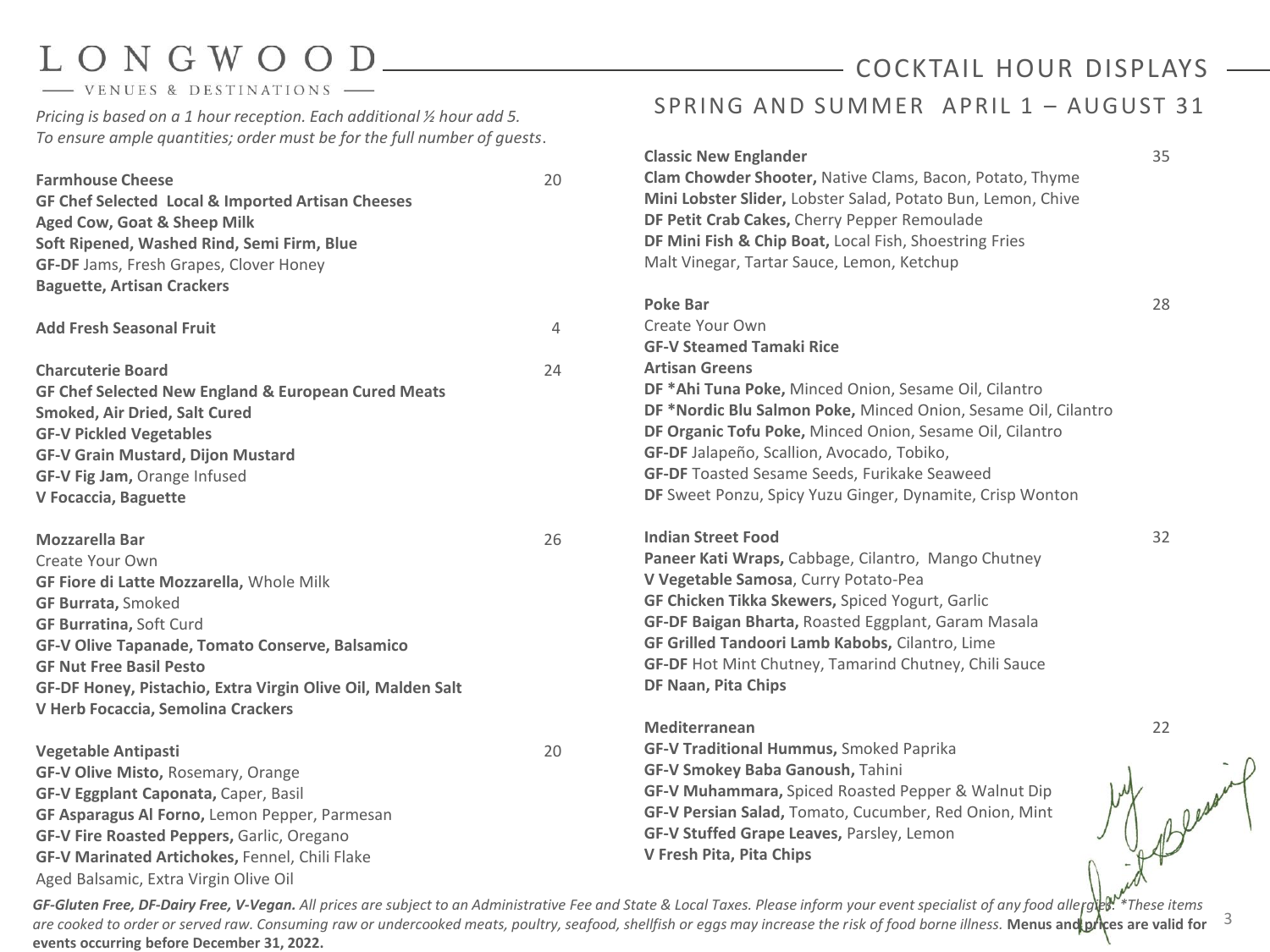# $ONGWO$

- VENUES & DESTINATIONS *Pricing is based on a 1 hour reception. Each additional ½ hour add 5. To ensure ample quantities; order must be for the full number of guests.*

#### **\*Calvisius Caviar**

| Server Attended Station, Serving Size is 1/2 teaspoon  |        |
|--------------------------------------------------------|--------|
| Crème Fraiche, Egg White, Egg Yolk, Red Onion, Parsley |        |
| House Made Potato Chips & Blini                        |        |
| Siberian Royal, 250 gram tin, 75 servings per tin      | 1150   |
| White Sturgeon, 250 gram tin, 75 servings per tin      | 1125   |
| Russian Oscietra, 250 gram tin 75 servings per tin     | 2000   |
| Russian Oscietra, 500 gram tin 150 servings per tin    | 4000   |
| Siberian Royal, 500 gram tin, 150 servings per tin     | 2300   |
| White Sturgeon, 500 gram tin, 150 servings per tin     | 2250   |
| <b>One Kilo Tins Available</b>                         | Market |
|                                                        |        |

#### **GF-DF Raw Bar**

| For an authentic Raw Bar experience we recommend 5 pieces per person |        |
|----------------------------------------------------------------------|--------|
| Chilled Jumbo Shrimp, Cocktail Sauce, Lemon                          | 7 each |
| Recommend 3 pieces per person                                        |        |
| *Local Oysters on Ice, Champagne Mignonette                          | 6 each |
| Recommend 2 pieces per person                                        |        |
| *Littleneck Clams on Ice, Cocktail Sauce, Lemon                      | 6 each |
| Recommend 1 pieces per person                                        |        |
| Cracked Native Lobster, Remoulade, Cocktail Sauce                    | Market |
| Recommend 1 order per person                                         |        |
|                                                                      |        |

#### **Shucked to Order, Includes 2 Shuckers** 1000

400 piece minimum

30 days minimum notice required, based on availability

Additional shuckers may be available for very large groups; but not guaranteed; we will work with you to create the right experience.

## COCKTAIL HOUR DISPLAYS

### SPRING AND SUMMER APRIL 1 - AUGUST 31

### **GF Sushi Ozara** 36

4 pieces per person, minimum 50 people **\*Nigiri,** Tuna, Salmon, Shrimp **Maki,** California,\* Spicy Tuna, Vegetable Pickled Ginger, Wasabi, Soy Sauce, **GF** Tamari Soy Sauce, Chopsticks

**Prepared to order by Sushi Chef -** 1 Sushi Chef per 150 guests 500 30 days advanced notice required for Sushi Chef - 2022 Limited Availability

#### **Pizzetta** Select Three 24

#### Crispy Flatbread Style Pizzetta

**Margherita,** San Marzano Tomatoes, Fresh Mozzarella, Basil **Pepperoni,** San Marzano Tomatoes, Fresh Mozzarella, Pepperoni **Crispy Eggplant,** Buffalo Mozzarella, Smoked Tomato, Oregano **BBQ Chicken,** Pepper Jack Cheese, Grilled Red Onion, Cilantro **Exotic Mushroom,** Creamed Leeks, Robiola**,** Truffle, Thyme **Italian Sausage,** Broccoli Rabe, Basil Roasted Tomato, Ricotta **Buffalo Chicken**, Blue Cheese, Mozzarella, Chive **Braised Shortrib,** Caramelized Onion, Escarole, Aged Cheddar **Apulia,** Pancetta, Kale, Grapes, Caramelized Onion, Scamorza **Carbonara,** Guanciale, Peas, Roasted Garlic Alfredo, Parmesan **Quatro Formaggio,** Mozzarella, Fontina, Ricotta, Parmesan **Roasted Potato,** Rosemary Oil, Fontina, Smoked Salt **Sicily,** Cauliflower, Golden Raisins, Pine Nuts, Caciocavallo **White Clam**, New England Clams, Garlic, Parsley, Pecorino **Gluten Free Pizza** 2

#### **Ramen Bar** 26

Create Your Own **Prefilled Bowls of Japanese Wheat Noodles,** Scallion, Shiitake **Tonkotsu**, Ginger Infused Chicken & Pork Broth **Crispy Pork Belly,** Slow Braised **Roast Chicken,** Ginger Marinade \*Soft Egg, Shaved Onion, Pickled Cabbage, Miso Paste, Cilantro, Chili Oil, Tamari, Sriracha, Toasted Sesame Seeds Chopsticks, Asian Spoons

4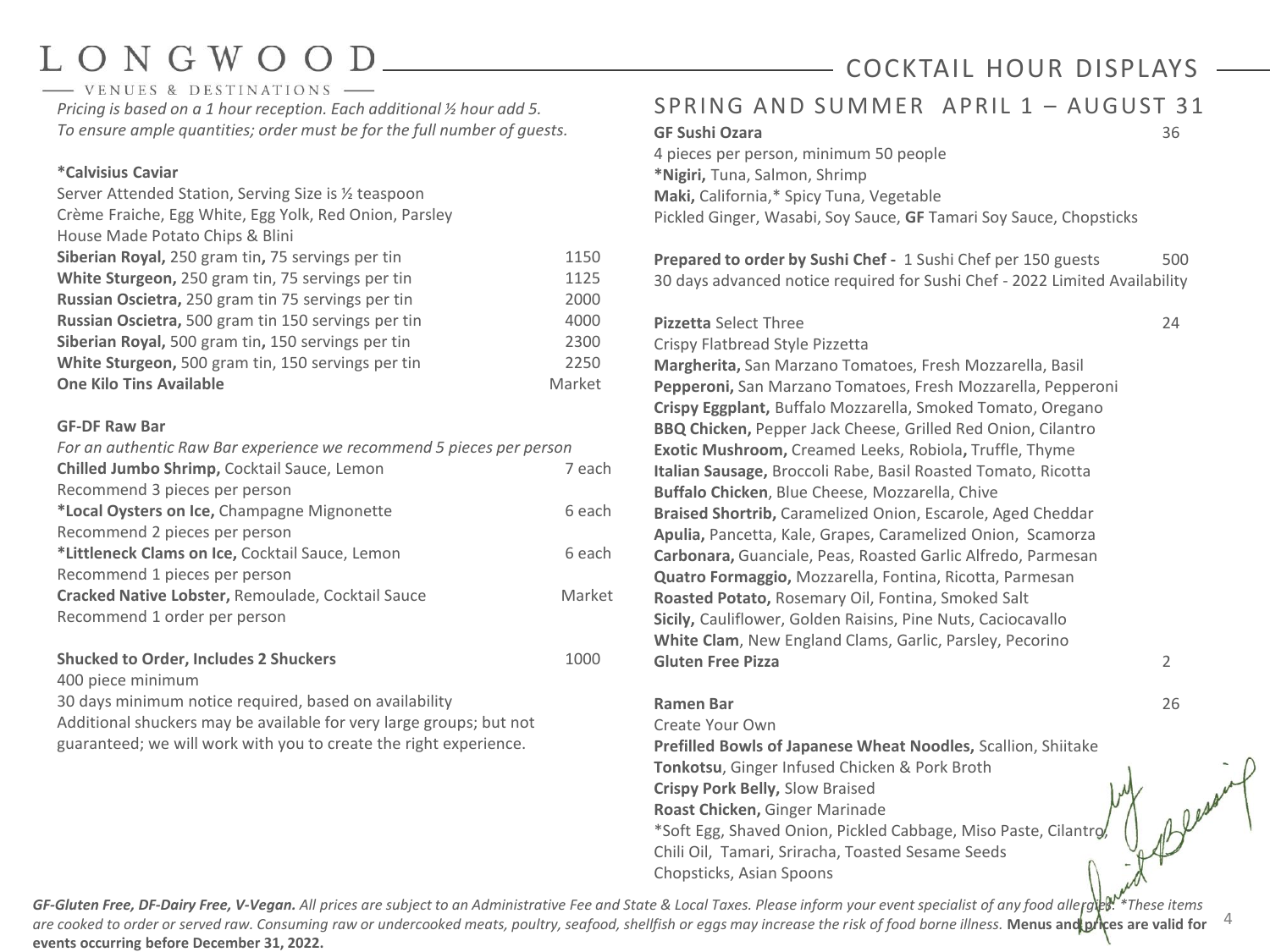### LONGWOO - VENUES & DESTINATIONS

## PLATED DINNER

5

*If you would like a selection of 2 entrees and a vegetarian, price of the highest entrée will apply. Final entrée guest count due 14 days prior to the event.* 

**SALAD COURSE** Select One **GF Artisan Field Greens** Whipped Goat Cheese, Roasted Beets, Toasted Pistachios, Shaved Radish, Citrus Vinaigrette

**Hearts of Romaine** Shaved Parmesan, Focaccia Croutons, Sun Dried Tomatoes, Caesar Vinaigrette

**GF-V Tuscan Salad** Italian Lettuces, Cured Cherry Tomato, Olives, Butter Beans, Charred Red Onion, Lemon-Fennel Vinaigrette

**GF Greek Salad** Romaine Lettuce, Vine Ripe Tomato, Cucumber, Vermont Feta, Black Olive, Caper, Pepperoncini, Lemon Oregano Vinaigrette

#### **GF Green Goddess Salad** Sweet Gem Lettuce, Sugar Snap Peas, Cherry Tomato, Cucumber, Red Onion Green Goddess Avocado Dressing

#### **GF Baby Arugula Salad**

Backyard Farms Cherry Tomato, Pine Nuts, Shaved Parmesan, Lemon-Olive Oil Vinaigrette

**Artisan Breadbasket,** Vermont Butter

| <b>Chefs Recommended Additional Courses</b>                     |    |
|-----------------------------------------------------------------|----|
| <b>Penne Pomodoro</b>                                           | 12 |
| Fresh Local Penne, San Marzano Tomato Sauce, Basil, Parmesan    |    |
| Heirloom Tomato Gazpacho, Aged Sherry, Cilantro, Smoked Paprika |    |
| Caprese                                                         | 12 |
| Burrata, Tomato Conserve, Basil Oil, Arugula, Ciabatta Crostini |    |

| <b>ENTRÉE</b> Select entrée & select vegetarian                                                                                                                      |     |
|----------------------------------------------------------------------------------------------------------------------------------------------------------------------|-----|
| GF *Petit Filet Mignon & Butter Poached Local Lobster<br>Sea Salt Baked Yukon Gold Potato, Haricot Verts, Tarragon Cream                                             | 110 |
| <b>GF-DF *10oz Grilled New York Strip Steak</b><br>Hasselback Potato, French Beans, Watercress-Shallot Salad, Vincotto                                               | 92  |
| <b>GF *Grilled Choice Filet Mignon</b><br>Stone Ground Parmesan Polenta, Garlic Wilted Spinach,<br>Heirloom Carrots, Bordelaise Sauce                                | 95  |
| GF *Club Cut Black Angus Sirloin & Grilled Nordic Blu Salmon<br>Lemon-Olive Oil Crushed Yukon Potatoes, Native Spinach,<br>Charred Tomato Coulis, Balsamic Reduction | 85  |
| *Filet Mignon Rossini<br>Seared Choice Filet Mignon, Wilted Summer Greens, White<br>Asparagus, Brioche Toast, Foie Gras Butter, Truffle Madeira Sauce                | 96  |
| <b>GF *Grilled Filet Mignon</b><br>Horseradish Potatoes, Grilled Asparagus, Tomato-Rosemary Conserve,<br>12 Year Aged Balsamico                                      | 95  |
| GF *Seared Petit Filet Mignon & Braised Short Rib<br>Yukon Gold Potato Purée, Baby Carrots, Cabernet Wine Sauce                                                      | 92  |
| Children's Meals - For children 12 and under, beverage included<br><b>FIRST COURSE</b><br><b>Fruit Cup</b>                                                           | 35  |
| <b>ENTREE Select One</b>                                                                                                                                             |     |
| DF Chicken Tenders, Steamed Broccoli, French Fries                                                                                                                   |     |
| GF-DF Grilled Chicken, Steamed Broccoli, French Fries<br>Pasta Marinara, Grated Parmesan                                                                             |     |
| Creamy Mac & Cheese, Buttery Crumb Crust, Steamed Broccol,                                                                                                           |     |
| <b>DESSERT COURSE -Same as Adults</b>                                                                                                                                |     |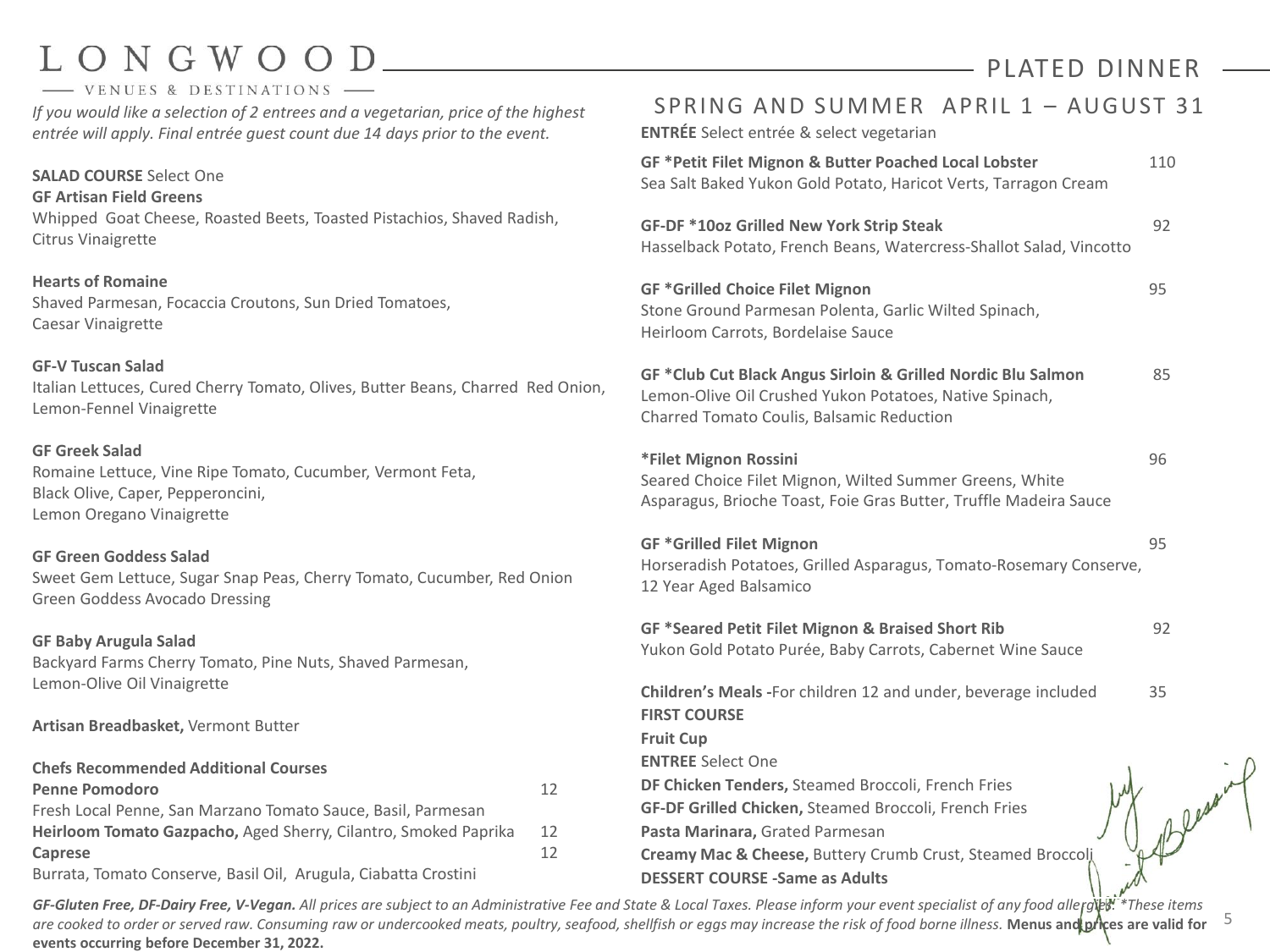- VENUES & DESTINATIONS -

## - PLATED DINNER

| <b>Crab Crusted Icelandic Cod</b><br>Toasted Orzo Pilaf, Asparagus, Tomato Confit, Lemon-Chive Butter                                                                          | 85 |
|--------------------------------------------------------------------------------------------------------------------------------------------------------------------------------|----|
| <b>GF Seared East Coast Halibut</b><br>Exotic Mushroom, Truffle, Fingerling Potato Hash<br>Jumbo Asparagus, Champagne Beurre Blanc                                             | 85 |
| <b>GF Seared Native Swordfish</b><br>Artichoke, Leek & Shrimp Risotto, Tarragon, Wilted Spinach,<br>Parmesan Wine Broth                                                        | 82 |
| <b>GF Honey-Miso Glazed Chilean Sea Bass</b><br>Charred Bok Choy, Lemongrass Rice, Pea Shoot Salad,<br>Yuzu Ginger Butter                                                      | 95 |
| <b>GF *Seared Nordic Blu Salmon</b><br>Corn, Smoked Bacon & Leek Ragout, Peruvian Purple Potato,<br>Sweet Corn Tarragon Nage                                                   | 80 |
| <b>GF-DF Orange Fennel Spice Roasted Jurgielewicz Duck Breast</b><br>Ancient Grain, Corn & Duck Confit Pilaf, Grilled Peach, Wilted Greens,<br><b>Basil Infused Duck Glace</b> | 78 |
| <b>GF-DF Herb Roasted Chicken Breast</b><br>Olive Oil Parsley Crushed Yukon Potatoes, Grilled Asparagus,<br>Blistered Cherry Tomatoes, Salsa Verde                             | 70 |
| <b>VEGETARIAN</b><br><b>GF-V Zucchini Noodles</b><br>Sautéed Zucchini Strings, Vidalia Onions, Nut Free Parsley-Mint Pesto,<br>San Marzano Pomodoro Sauce                      | 60 |
| <b>GF-V Eggplant Caponata Stuffed Roasted Tomato</b><br>Garlicky White Bean Puree, Wilted Spinach,<br>Red Pepper Broth, Basil Oil                                              | 60 |

### SPRING AND SUMMER APRIL 1 - AUGUST 31

| Seafood Additions Add to any entrée plate<br><b>GF-DF Grilled Colossal Jumbo Shrimp</b><br>GF-DF U/10 Hand Harvested Local Diver Scallop<br>GF Half Native Lobster ( % Tail and 1 Claw)                                                                                                                                                                                                                                                                                                                                             | 12 each<br>12 each<br>Market   |  |
|-------------------------------------------------------------------------------------------------------------------------------------------------------------------------------------------------------------------------------------------------------------------------------------------------------------------------------------------------------------------------------------------------------------------------------------------------------------------------------------------------------------------------------------|--------------------------------|--|
| Selection of 3 entrees and vegetarian<br>Price of highest entrée will apply; Chef will customize similar accompaniments.<br>Tableside ordering 2 entrées and vegetarian<br>Includes menu cards                                                                                                                                                                                                                                                                                                                                      | 25 per person<br>30 per person |  |
| <b>Three Course Kosher Meal</b><br>Challah-small/large<br><b>Delivery Fee not included</b><br>Event Specialist to provide options available                                                                                                                                                                                                                                                                                                                                                                                         | 175<br>125/175                 |  |
| <b>DESSERT COURSE Select One</b><br><b>Chocolate Caramel Tart</b><br>Buttery Crust, Orange Chocolate Ganache<br>DF Extra Virgin Olive Oil Cake<br>Lemon Curd, Pink Peppercorn, Toasted Almond Orgeat Syrup<br>S'mores Tart<br>Graham Crust, Rich Chocolate, Toasted Marshmallow<br><b>Peach Almond Tart</b><br>Peaches, Blueberries, Blueberry Ginger Coulis, Mint<br><b>GF Tahitian Vanilla Bean Panna Cotta</b><br>Raspberries, Mint<br><b>Boston Cream Pie Trifle</b><br>Vanilla Genoise, Orange Pastry Cream, Chocolate Ganache |                                |  |
| $\cdots$ $\cdots$ $\cdots$ $\cdots$                                                                                                                                                                                                                                                                                                                                                                                                                                                                                                 | $\mathbf{u}$                   |  |

**Tableside Coffee & Tea Service**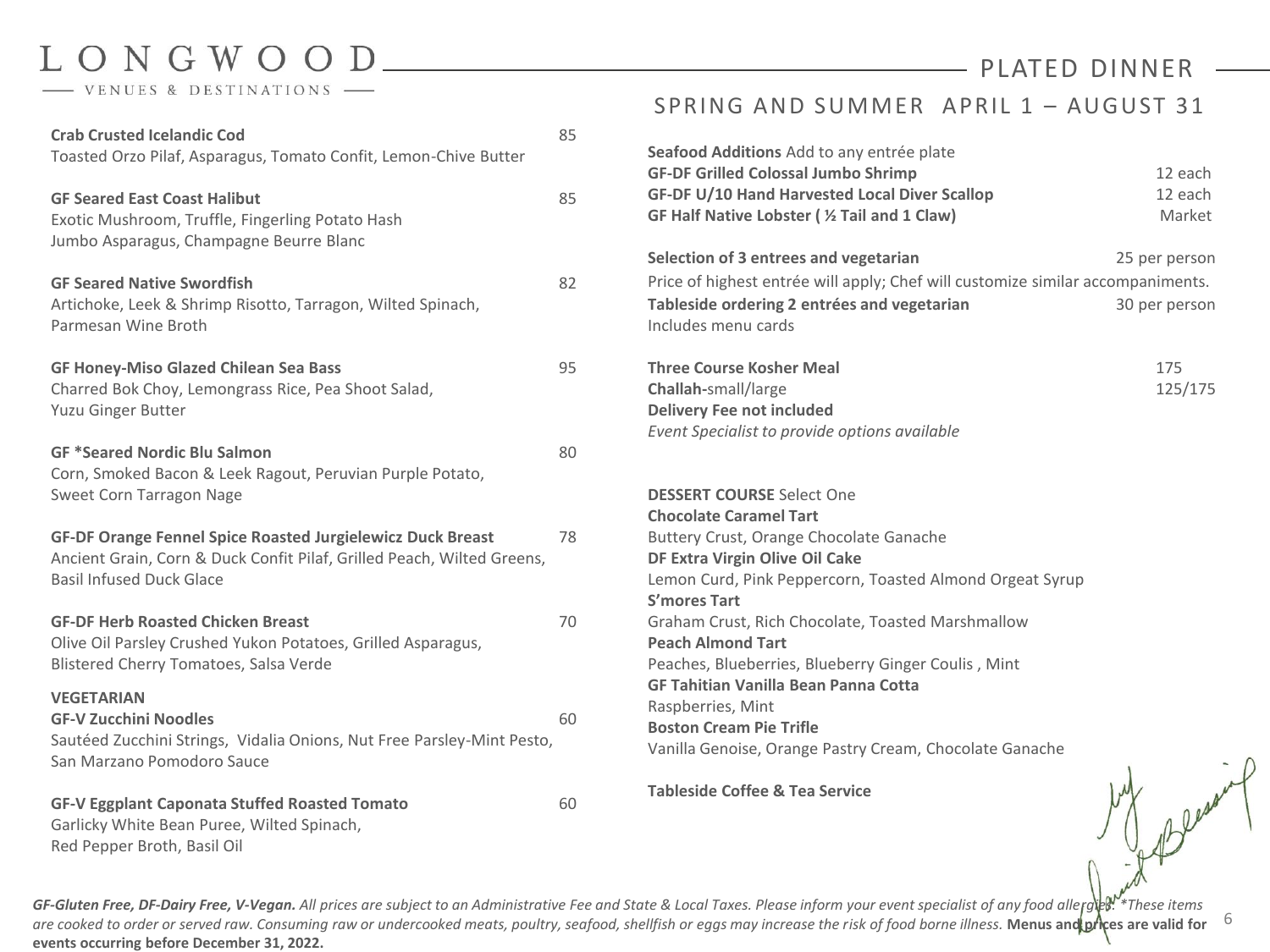# $ONGWO$

- VENUES & DESTINATIONS

*Pricing is based on 1 ½ hours. Each additional ½ hour add \$10. To ensure ample quantities; order must be for the full number of guests.*

*For a complete dinner experience, we recommend Salads, two a la carte or two carved to order items with two steakhouse sides and dessert.* 

#### **Salads** 12

#### **GF Artisan Field Greens**

Apple, Blue Cheese, Toasted Walnuts, Cranberry Vinaigrette **GF Baby Arugula Salad** Tomato, Pine Nuts, Parmesan, Lemon-Olive Oil Vinaigrette **Dinner Rolls**, Vermont Butter

#### **CARVED TO ORDER**

**Dinner Rolls**, Vermont Butter

| <b>GF-DF *Beef Tenderloin</b> , Herbs, Roasted Garlic Compound Butter | 30 |
|-----------------------------------------------------------------------|----|
| <b>GF-DF *Rosemary Fennel Roasted Sirloin, Salsa Verde</b>            | 28 |
| <b>GF *Pepper Crusted Beef Rib Eye, Horseradish-Mustard Cream</b>     | 25 |
| GF-DF *Leg of Lamb, Lemon-Rosemary Crust, Roasted Garlic Aioli        | 20 |
| GF-DF All-Natural Turkey Breast, Honey Brine, Cranberry Relish        | 18 |
| GF-V Tuscan Spice Roasted Whole Cauliflower, Salsa Verde              | 16 |

#### **STEAKHOUSE SIDES**

#### 8 each

**GF Native Corn on the Cob,** Vermont Butter, Malden Salt

**GF Sugar Snap Peas,** Mint Butter

**GF-V Steamed Broccoli Florets**, Lemon, Garlic, Sea Salt

- **GF-V Jumbo Roasted Asparagus,** Lemon
- **GF Roasted Garlic Whipped Potatoes,** Sea Salt
- **GF-V Fingerling Potatoes**, Caramelized Shallots, Truffle Oil, Thyme
- **GF-V Herb & Salt Roasted Creamer Potatoes**
- **GF-V Vegetable Rice Pilaf,** Fragrant Jasmine Rice, Vegetables, Herbs

## SPRING AND SUMMER APRIL 1 - AUGUST 31 A LA CARTE DINNER STATIONS

#### **VEGETARIAN**

| <b>Creamy Mac &amp; Cheese, Buttery Crumb Crust</b>                        | 12  |
|----------------------------------------------------------------------------|-----|
| Eggplant Parmesan, Crisp Eggplant, Pomodoro Sauce, Mozzarella              | 16  |
| V Lebanese Chickpea Falafel, Pita Bread, Tahini Sauce                      | 14  |
| V Vegan Farro Risotto, Wild Mushrooms, Corn, Leek, Truffle                 | 16  |
| <b>GF Vegetable &amp; Chihuahua Cheese Stuffed Poblano, Cilantro Crema</b> | 18  |
| V Thai Vegetable Curry Stew, Kaffir Lime, Lemongrass Coconut Broth         | -18 |

#### **PESCATARIAN**

| GF-DF Grilled Native Swordfish, Olive-Caper Relish               | 20 |
|------------------------------------------------------------------|----|
| Baked Icelandic Cod, Cracker Crumb Topping, Lemon Butter         | 18 |
| GF-DF *Cedar Roasted Salmon, Mustard Horseradish Crust, Apple    | 18 |
| Crispy Jonah Crab Cakes, 30z, Herbed Rémoulade Sauce             | 20 |
| Classic Shrimp Scampi, Garlic, Lemon, White Wine, Butter         | 22 |
| <b>GF Honey-Miso Glazed Chilean Sea Bass, Yuzu Ginger Butter</b> | 28 |
| GF Lazy Mans Half Lobster, Tail & Claw, Champagne Herb Butter    | MK |

#### **EVERYTHING ELSE**

| GF-DF *BBQ Steak Tips, Maple Bourbon BBQ Sauce                     | 22 |
|--------------------------------------------------------------------|----|
| GF-DF 4 Hour Red Wine Braised Beef Short Ribs, Balsamic Onion Jam  | 18 |
| GF *Greek Style Lamb Tips, Peppers, Red Onion, Tomato, Tzatziki    | 18 |
| Southern Fried Chicken, Hot Honey, Black Pepper Ranch              | 18 |
| <b>GF-DF Tuscan Grilled Chicken, Rosemary, Fennel, Lemon Aioli</b> | 16 |
| Seared Chicken Medallions, Mushroom Marsala Sauce                  | 16 |
| DF Crispy Aromatic Duck, Leg Confit, Hoisin, Cucumber              | 20 |
| Pekin Style Duck Sausage, Braised Napa Cabbage, Ginger Mustard     | 18 |

**Server Attendant** 1 per 100 guests recommended 150 Required for all Carved to Order Stations, Optional for all other

7 GF-Gluten Free, DF-Dairy Free, V-Vegan. All prices are subject to an Administrative Fee and State & Local Taxes. Please inform your event specialist of any food allergies.<sup>\*\*</sup> These items are cooked to order or served raw. Consuming raw or undercooked meats, poultry, seafood, shellfish or eggs may increase the risk of food borne illness. Menus and prices are valid for **events occurring before December 31, 2022.**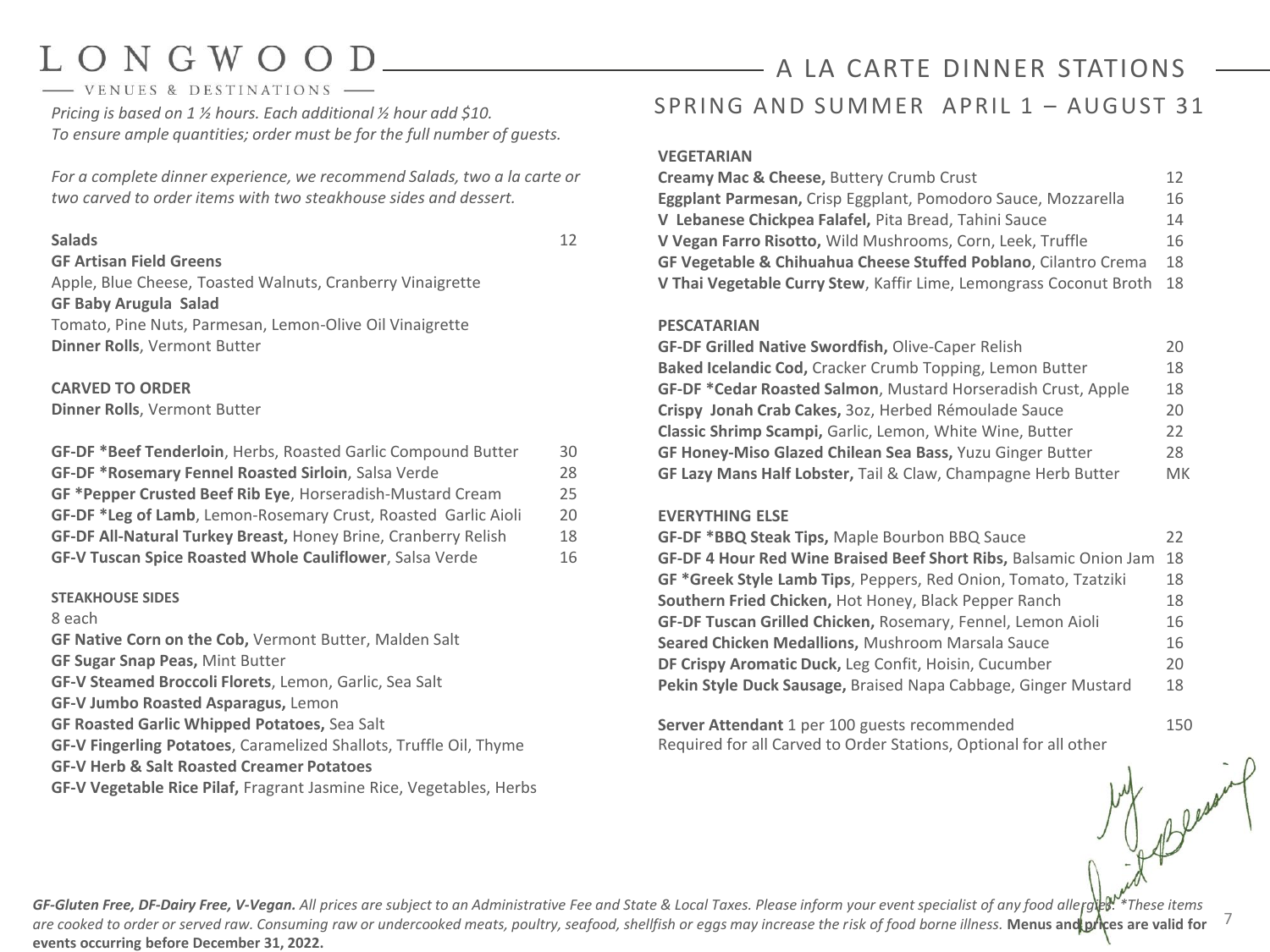- VENUES & DESTINATIONS

*Pricing is based on 1 ½ hours. Each additional ½ hour add \$10. To ensure ample quantities; order must be for the full number of guests.*

**Spring Summer Pasta** Select Three 28 and 28 and 28 and 28 and 28 and 28 and 28 and 28 and 28 and 28 and 28 and 29 **DF Orecchiette,** Spicy Sausage, Broccoli Rabe, Cured Tomato **DF Cavatappi,** Chicken, Shiitake, Tomato, Roasted Corn, Basil **Fusilli Cacio e Pepe,** Pecorino, Parmesan, Vermont Butter, Black Pepper **V Penne Arrabbiata**, Garlic, Red Chili, Parsley, Pomodoro, EVOO **Rigatoni,** Bolognese Sauce, Pecorino Romano **V Farfalle,** Spinach, Tomato, Red Onion, Olives, Oregano, Aglio e Olio **Spinach & Cheese Ravioli,** Cured Tomatoes, Light Pesto Cream **Cheese Tortellini,** Fresh Tomato Marinara **Potato Gnocchi,** Creamy Pink Vodka Sauce, Parmesan **Wild Mushroom Ravioli,** Truffle Parmesan Sauce **Whole Wheat Fusilli,** Broccoli Rabe, Basil Crushed Tomato, Roasted Garlic **DF Scampi,** Shells Pasta, Shrimp, Tomato, Garlic, White Wine, Parsley **DF Linguine**, Lobster, Shrimp, Mussel "Fra Diavolo" Lobster & Shells, Fresh Local Egg Pasta Shells, Lobster, Tomato-Basil Cream +

\*Gluten Free Pasta: Spaghetti, Penne, Fusilli, Linguine, or Rigatoni **+**2

**Asian Street Food** 33

**DF Steamed Pork Dumplings,** Pork & Leek Filled **DF Mongolian Beef,** Crispy Beef, Chili, Garlic, Scallion **DF General Tsao's Chicken,** Garlic, Sambal **GF-DF Stir Fry Vegetables,** Bean Sprouts, Green Onion **DF Malaysian Noodles**, Sweet Soy, Cabbage, Red Onion Soy Sauce, Garlic Chili Sauce, Chinese Hot Mustard, Chopsticks

## SPRING AND SUMMER APRIL  $1 -$  AUGUST 31 A LA CARTE DINNER STATIONS

|                     | <b>GF-DF Sushi</b>                                                          | 55 |
|---------------------|-----------------------------------------------------------------------------|----|
| 8                   | 5 pieces per person, minimum 50 people                                      |    |
|                     | * Tuna Tataki, Chili & Ponzu                                                |    |
|                     | * Nigiri, Shrimp, Eel, Salmon, Tuna & Yellowtail                            |    |
|                     | Maki, * Spicy Tuna, California, Cucumber Avocado, Crab, * Spicy Salmon      |    |
|                     | Pickled Ginger, Wasabi, Soy Sauce, GF Tamari Soy Sauce, Chopsticks          |    |
|                     | <b>Prepared to order by Sushi Chef Included</b>                             |    |
|                     | 30 days advanced notice required                                            |    |
|                     | <b>Al Pastor</b>                                                            | 38 |
|                     | <b>Warm Corn &amp; Flour Tortillas</b>                                      |    |
|                     | <b>GF-DF Beef Barbacoa, Slow Braised Beef, Chili, Garlic</b>                |    |
|                     | GF-DF Pork Al Pastor, Grilled Pork, Sweet Onion, Pineapple, Achiote         |    |
|                     | GF-DF Chicken Tinga, Shredded Chicken, Garlic, Tomato, Chipotle             |    |
| $\overline{c}$<br>4 | GF Fire Roasted Poblano Peppers, Cumin, Lime                                |    |
|                     | GF-DF Sliced Radish, Sweet Onion, Cilantro, Shredded Cabbage, Guacamole,    |    |
| 2                   | Chipotle Salsa, Salsa Verde, Pineapple Salsa, Lime Crema                    |    |
|                     | <b>Slider Bar</b>                                                           | 30 |
| 4                   | Create Your Own                                                             |    |
|                     | <b>Potato Slider Buns</b>                                                   |    |
|                     | <b>GF-DF *Beef Burger, Prime Grade</b>                                      |    |
|                     | <b>GF-DF Grilled Chicken Medallion, Lemon Pepper</b>                        |    |
|                     | DF Falafel Burger, Chickpea, Cumin                                          |    |
|                     | GF Truffle Caramelized Onions, Roasted Garlic Aioli, Great Hill Blue Cheese |    |
|                     | Spread, Tomato Jam, Shredded Lettuce, Ketchup, Dijon Mustard, Mayonnaise,   |    |
|                     | Sweet & Sour Pickles, Pickled Red Onion                                     |    |

**GF-DF Thick Cut French Fries**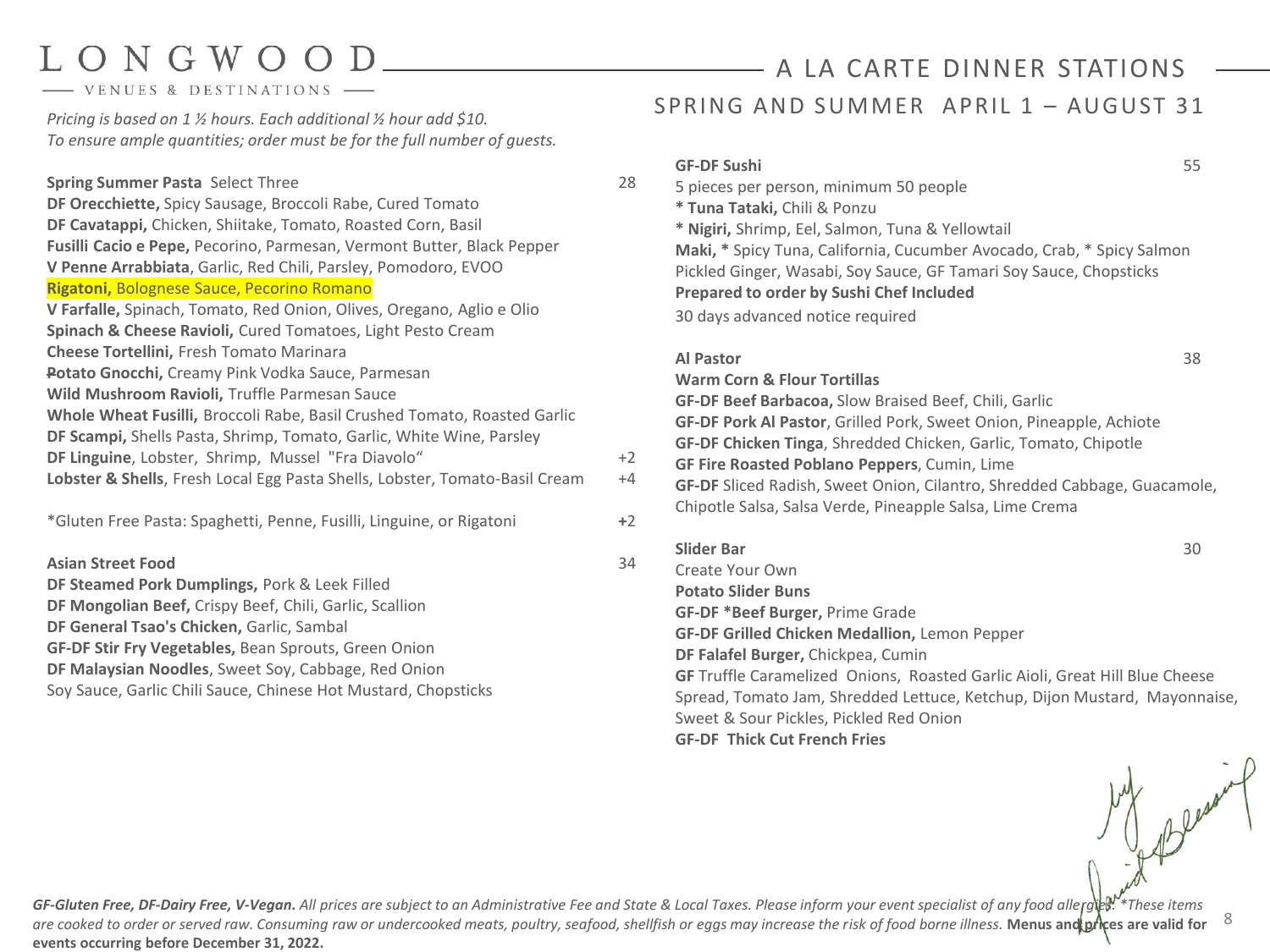VENUES & DESTINATIONS

*Pricing is based on 1 ½ hours. Each additional ½ hour add \$10.*

**Italian Trattoria** 72 **GF Arugula Salad** Pancetta, Gorgonzola, Walnuts, Balsamic Vinaigrette **GF-DF Sicilian Cauliflower Salad** Pine Nuts, Golden Raisins, Chili, Capers, Orange Vinaigrette

**Focaccia, Ciabatta,** Extra Virgin Olive Oil

**GF Picatta Seared Nordic Blu Salmon,** Lemon, Caper, White Wine **GF Seared Chicken Medallions,** Mushroom Marsala Sauce **Four Cheese Ravioli,** Pesto Alfredo, Cured Tomato **V Penne Marinara,** Tomato Pomodoro Sauce, Basil **GF-V Roasted Creamer Potatoes,** Rosemary, Lemon, Olive Oil **GF-V Broccoli,** Toasted Garlic, Parsley Grated Parmesan, Red Pepper Flakes, Extra Virgin Olive Oil

**DESSERT TABLE GF Espresso Panna Cotta,** Cinnamon **GF Tiramisu Mousse Cup Mini Cannoli,** Sweet Ricotta **Coffee, Decaffeinated Coffee & Tea Station** Non-Fat Milk, Half &Half, Sugars, Honey

### SPRING AND SUMMER APRIL  $1 -$  AUGUST 31

DINNER BUFFET

**American Barbecue** 72 **GF-DF Crisp Iceberg Salad**

Tomatoes, Cucumbers, Carrots, Herb Vinaigrette

**House Corn Bread,** Vermont Butter

**GF-DF Kentucky BBQ Chicken Breast,** Honey Bourbon Glaze **GF-DF Texas Beef Brisket,** Slow Cooked, Pepper Rub **GF –DF Slow Roasted Pulled Pork,** North Carolina Style **GF-DF Vegetarian Collard Greens,** Garlic, Pepper **Creamy Mac & Cheese,** Buttery Crumb Crust **GF-DF Baked Beans**, Molasses **GF Creamy Cole Slaw,** Buttermilk Dressing **GF-DF Bread & Butter Pickles** Sweet BBQ, Tangy Mustard, Hot Smokey Sauce

**GF Smoked Pork & Beef Chili,** Scallion, Sour Cream

#### **DESSERT TABLE**

**Banana Pudding Trifle,** Whipped Cream, Nilla Wafers **Mississippi Mud Pie Tartlet,** Ganache, Chocolate Shavings, Pecans **Mini Peach Cobbler,** Peach, Cinnamon Biscuit **Coffee, Decaffeinated Coffee & Tea Station** Non-Fat Milk, Half &Half, Sugars, Honey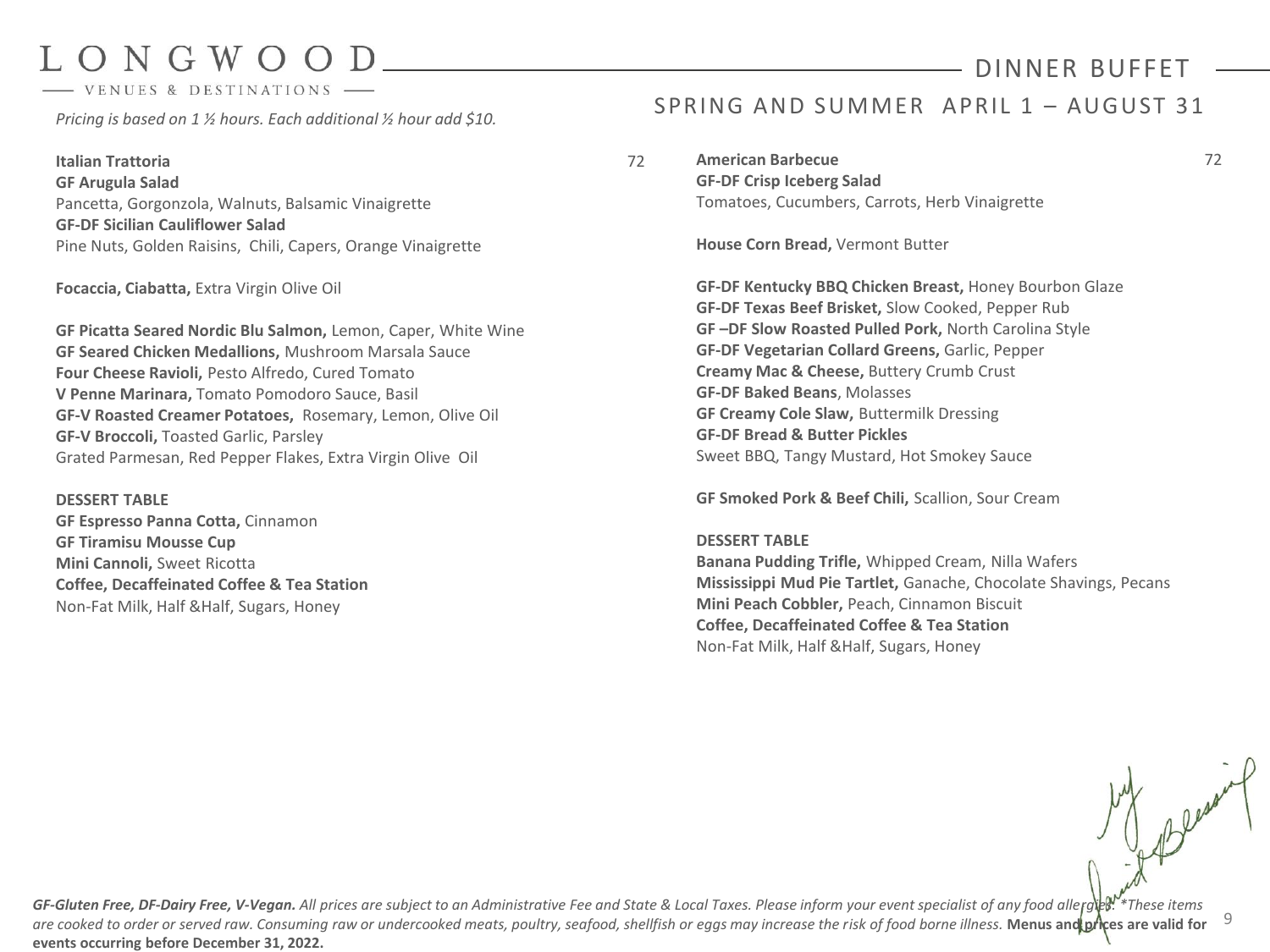- VENUES & DESTINATIONS

*Pricing is based on 1 ½ hours. Each additional ½ hour add \$10.* 

**New England Clam Bake** 88 **GF-DF Artisan Field Greens** Vine Ripe Tomato, Balsamic Vinaigrette

**House Corn Bread,** Vermont Butter

**GF Steamed 1 ¼ pound Native Lobster GF Steamed Chatham Hard Shell Clams,** Hot Broth, Drawn Butter **GF-DF Grilled Chorizo Sausage GF-DF Honey BBQ Glazed Chicken Breast GF Corn on the Cobb,** Sweet Cream Butter **GF-V New Potatoes,** Parsley, Sea Salt

**Traditional New England Clam Chowder,** Oyster Crackers

**DESSERT TABLE Classic Strawberry Short Cake Watermelon Wedges Coffee, Decaffeinated Coffee & Tea Station** Non-Fat Milk, Half & Half, Sugars, Honey

#### **Clam Bake Additions**

| <b>GF Creamy Cole Slaw, Buttermilk Dressing</b>              | h   |
|--------------------------------------------------------------|-----|
| <b>GF Caprese Salad, Vine Ripe Tomato, Mozzarella, Basil</b> | 10  |
| GF-DF 1 % Pound Native Lobster                               | MKT |
| <b>GF-DF 2 Pound Native Lobster</b>                          | MKT |
| <b>Baked Cod, Cracker Crumb Topping, Lemon Butter</b>        | 18  |
| <b>GF-DF *Grilled 5oz Sirloin Steak</b>                      | 20  |

## SPRING AND SUMMER APRIL 1 - AUGUST 31

**Modern Steak House** 80 **Baby Kale Caesar Salad** Baby Kale & Hearts of Romaine, Shaved Parmesan, Croutons, Sundried Tomatoes, Caesar Vinaigrette

**Dinner Rolls,** Vermont Butter

**GF-DF Red Wine Braised Boneless Beef Shortrib,** Truffle Oil **GF Herb Roasted Natural Chicken Breast,** Lemon-Garlic Sauce **GF-DF \*Roasted Nordic Blu Salmon**, Honey Dijon Glaze **GF Roasted Garlic Whipped Potatoes Au Gratin Potatoes,** Emmentaler**,** Crumb Topping **Creamed Spinach,** Crème Fraiche Béchamel, Nutmeg **GF-DF Grilled Jumbo Asparagus,** Lemon

**French Onion Soup,** Caramelized Onions, Gruyere Croutons

**DESSERT TABLE Mini Key lime Pie Classic Cheesecake Bite Mini Molten Chocolate Cake Coffee, Decaffeinated Coffee & Tea Station** Non-Fat Milk, Half & Half, Sugars, Honey

10 GF-Gluten Free, DF-Dairy Free, V-Vegan. All prices are subject to an Administrative Fee and State & Local Taxes. Please inform your event specialist of any food allergies. \*These items *are cooked to order or served raw. Consuming raw or undercooked meats, poultry, seafood, shellfish or eggs may increase the risk of food borne illness.* **Menus and prices are valid for events occurring before December 31, 2022.**

DINNER BUFFET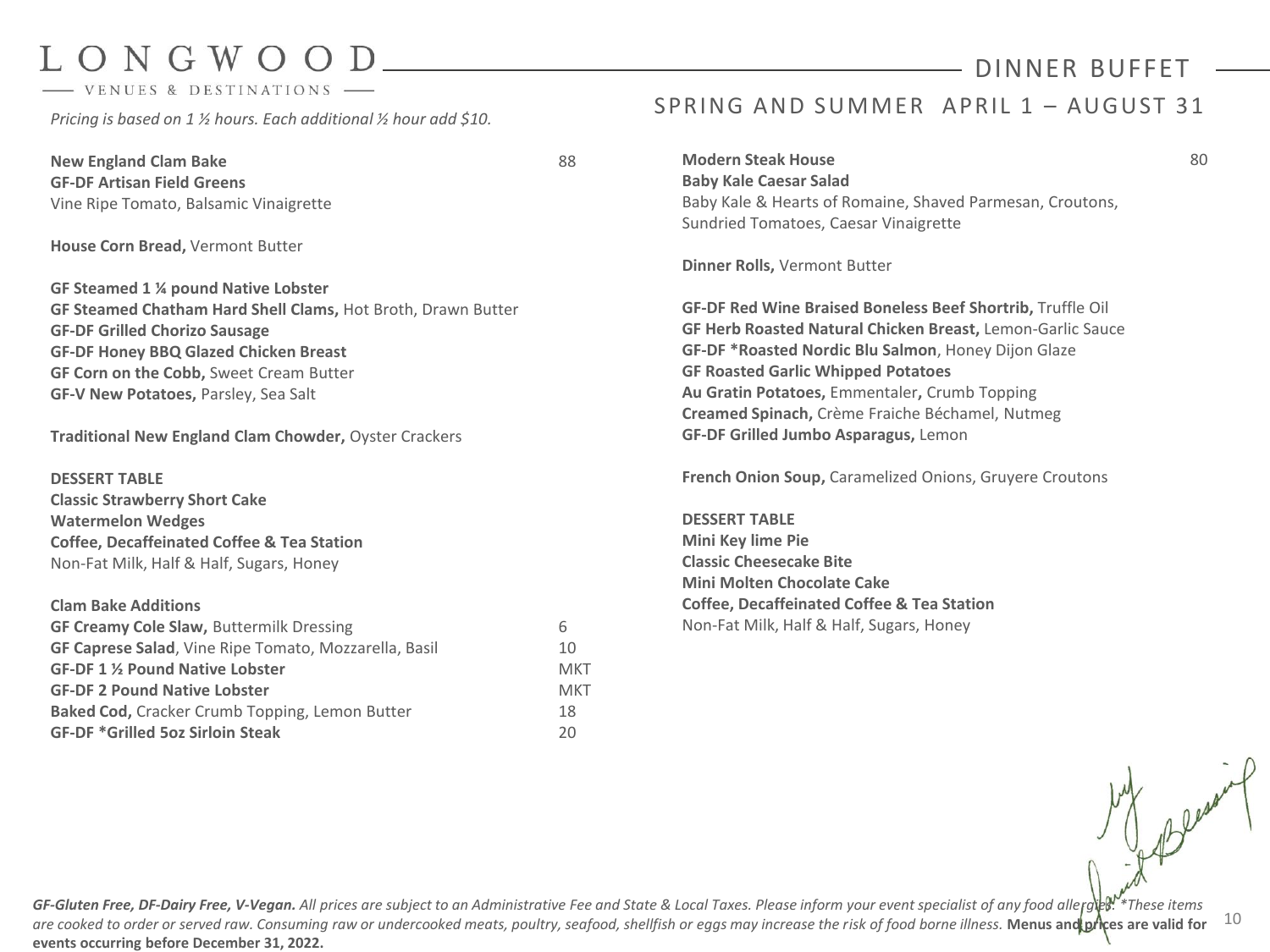- VENUES & DESTINATIONS

*Pricing is based on 1 ½ hours. Each additional ½ hour add \$5. To ensure ample quantities; order must be for the full number of guests.*

#### **S'mores Bar** 22

Create Your Own

**Graham Cracker Toasted Marshmallows**, Vanilla & Raspberry Chocolate Ganache, Nutella Hazelnut Spread, Salted Caramel Toffee Crunch, Pretzel Pieces, Fresh Strawberries **Coffee, Decaffeinated Coffee & Tea Station** Non-Fat Milk, Half & Half, Sugars, Honey

| <b>Cookie Table</b>                                   | 18 |
|-------------------------------------------------------|----|
| <b>GF Orange Cloud Cookie</b>                         |    |
| Dulce de Leche Sable                                  |    |
| <b>Espresso Shortbread</b>                            |    |
| <b>Pistachio Cranberry Sandie</b>                     |    |
| <b>Pecan Rocky Road</b>                               |    |
| <b>Coffee, Decaffeinated Coffee &amp; Tea Station</b> |    |
| Non-Fat Milk, Half & Half, Sugars, Honey              |    |

#### **Churros Bar** 18

Create Your Own **Lightly Fried Classic Mexican Churros** Warm Spiced Chocolate Ganache, Dulce de Leche Caramel Sauce, Cinnamon Sugar, Toffee Crumble, Grated Mexican Chocolate, Cookie Crumbs, Toasted Coconut **Coffee, Decaffeinated Coffee & Tea Station** Non-Fat Milk, Half & Half, Sugars, Honey

**Del's Lemonade Station** Pricing and availability upon request SPRING AND SUMMER APRIL  $1 -$  AUGUST 31<br>Italian Pastry Cart **Italian Pastry Cart Assorted Biscotti Pizzelle Cookies Tiramisu Mousse Cups,** Cocoa **Mini Cannoli,** Sweet Ricotta **GF Panna Cotta,** Amaretto **Coffee, Decaffeinated Coffee & Tea Station** Non-Fat Milk, Half & Half, Sugars, Honey **Petit Desserts** Select Five Stationed or Tableside Platter **2 pieces per person** 16 **3 Pieces per person** 20 **4 pieces per person** 24 **Mini Cupcake,** Red Velvet **Mini Cupcake,** Caramel Macchiato **Fresh Fruit Tartlet,** Apricot Glaze **Pecan Tartlet,** Brown Sugar, Vanilla **GF Dark Chocolate Mousse Cup GF Espresso Panna Cotta,** Cinnamon **Chocolate Caramel Tart,** Orange **Key Lime Tartlets Chocolate Decadence Bite,** Dark Cocoa **S'mores Kiss,** Marshmallow, Chocolate, Graham Crust **GF Tiramisu Mousse Cup Mini Lemon Meringue GF Cheesecake Pops**, Strawberry Champagne **GF-DF French Almond Macaron**, Strawberry **GF-DF Coconut Macaroon**, Dark Chocolate Drizzle **Cake Truffles,** Red Velvet **Bite Size Whoopie Pie,** Cream Filling **Mini Cannoli,** Sweet Ricotta **Lemon Penny Tartlet Mini Cheesecake Bite,** Caramel **Coffee, Decaffeinated Coffee & Tea Station** Non-Fat Milk, Half & Half, Sugars, Honey

11 GF-Gluten Free, DF-Dairy Free, V-Vegan. All prices are subject to an Administrative Fee and State & Local Taxes. Please inform your event specialist of any food allergies. \*These items *are cooked to order or served raw. Consuming raw or undercooked meats, poultry, seafood, shellfish or eggs may increase the risk of food borne illness.* **Menus and prices are valid for events occurring before December 31, 2022.**

### DESSERT TABLES